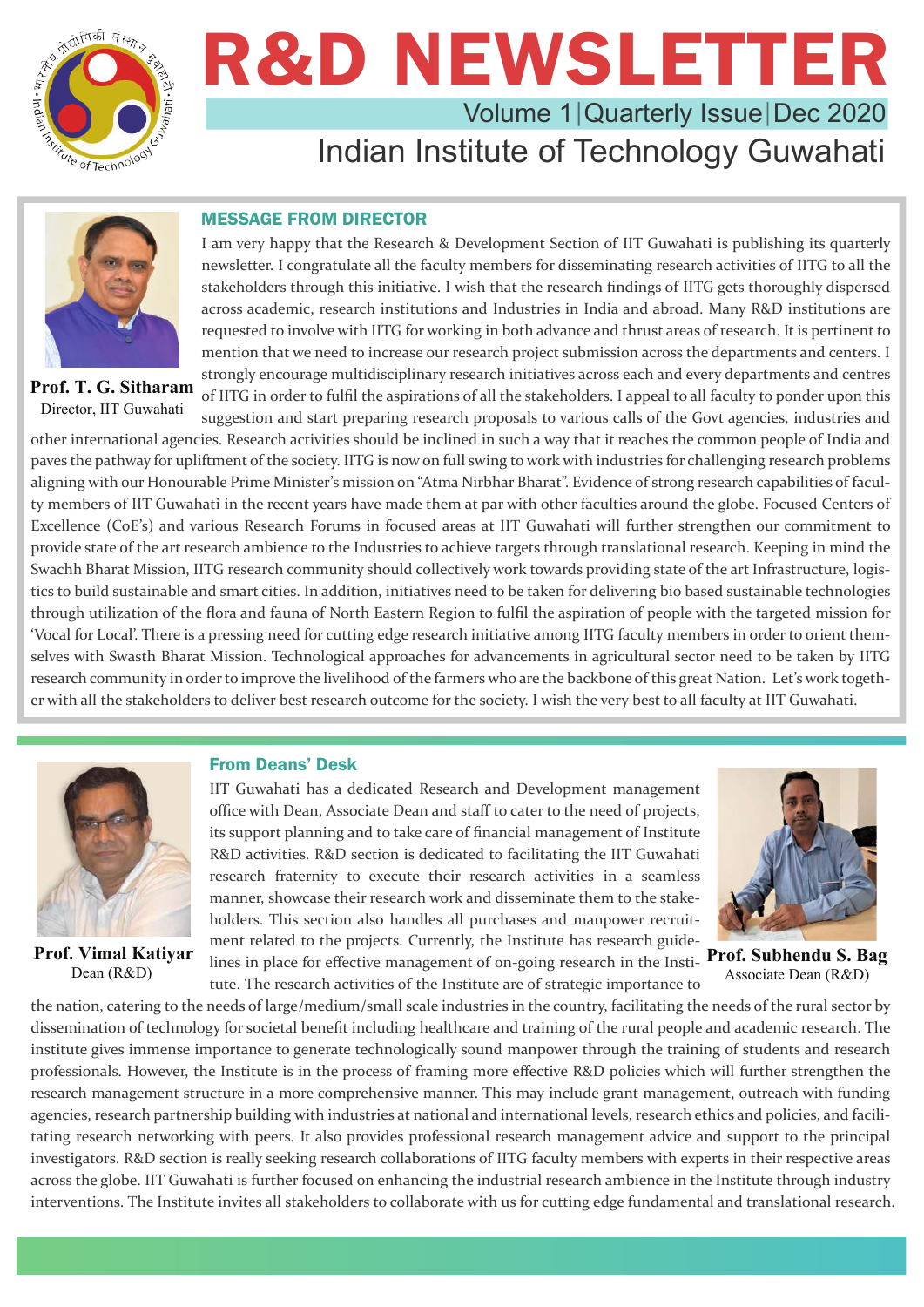# **New** Research Projects

• Mathematical And Statistical Modelling of Covid-19 Outbreak In India. Funding Agency: SERB

Principal Investigator: Dr. Siddhartha Pratim Chakrabarty

Design, Analysis, Modeling, And Fabrication of The Silicon • Photonic Devices. Funding Agency: DST

Principal Investigator: Dr. Ramesh Kumar Sonkar

- Strategic Planning for Water Resources And Implementation of Novel Biotechnical Treatment Solutions And Good Practice. Funding Agency: DBT Principal Investigator: Dr. Sanjukta Patra
- Study of Glacial Dynamics And Sustainable Hydrological Resources In Arunachal Himalaya. Funding Agency: DST Principal Investigator: Dr. Chandan Mahanta
- Women's Lives Within Legal Pluralism: A Study In Assam. Funding Agency: ICSSR. Principal Investigator: Dr. Sawmya Ray
- Cumulative Impact Assessment For Cascading Interventions In Himalayan Rivers (Ci2HR). Funding Agency: Ministry of Environment, Forest And Climate

Change, GOI Principal Investigator: Dr. Subashisa Dutta

• Security Analysis of Compiler Optimization Techniques Funding. Agency: SERB

Principal Investigator: Dr. Chandan Karfa

- · Injectable Bioresorbable Silk Hydrogel System For Localized Breast Cancer Therapy And Post Lumpectomy Reconstruction Funding Agency: SERB Principal Investigator: Dr. Biman Behari Mandal
- Extremely Water Repellent Coating for Anti-Viral Application. Funding Agency: SERB Principal Investigator: Dr. Uttam Manna
- Development And Demonstration of Water Generating Unit From Atmospheric Air. Funding Agency: Indian Army
- Principal Investigator: Dr. Senthilmurugan Subbiah
- Repurposing Endogenous CRISPR-Cas Type-I Machinery For Efficient Markerless Genome Editing Tool in Leptospira Interrogans.
- Funding Agency: DBT Principal Investigator: Dr. Manish Kumar
- Design And Synthesis of New Light Harvesting Chromophores And Studying Their Photophysical Properties. Funding Agency: SERB Principal Investigator: Dr. Parameswar K Iyer
- Prototype Development For Catechins Extraction And Production of Low Cost Antioxidants Tablets And Capsules. Funding Agency: INAE Principal Investigator: Dr. Mihir Kumar Purkait
- Design And Development of A Simple Cost-Effective Table-Top Multi-Axis CNC Machine Tool Configuration Using Parallel Kinematics. Funding Agency: SERB Principal Investigator: Dr. Shrikrishna Nandkishor Joshi
- Quality of Living: Smart Home Environment Creation Through Automatic Monitoring And Utilization of The Physical And Cognitive State of The Residents Funding Agency: DEITY

Principal Investigator: Dr. Sukumar Nandi

• Designing Incentives to Improve Tuberculosis Treatment Adherence In Resource Constrained Settings Funding Agency: NUS-Global Asia Institute NIHA Research  $\overline{G}$ rant 2018

Principal Investigator: Dr. Keyur Babulal Sorathia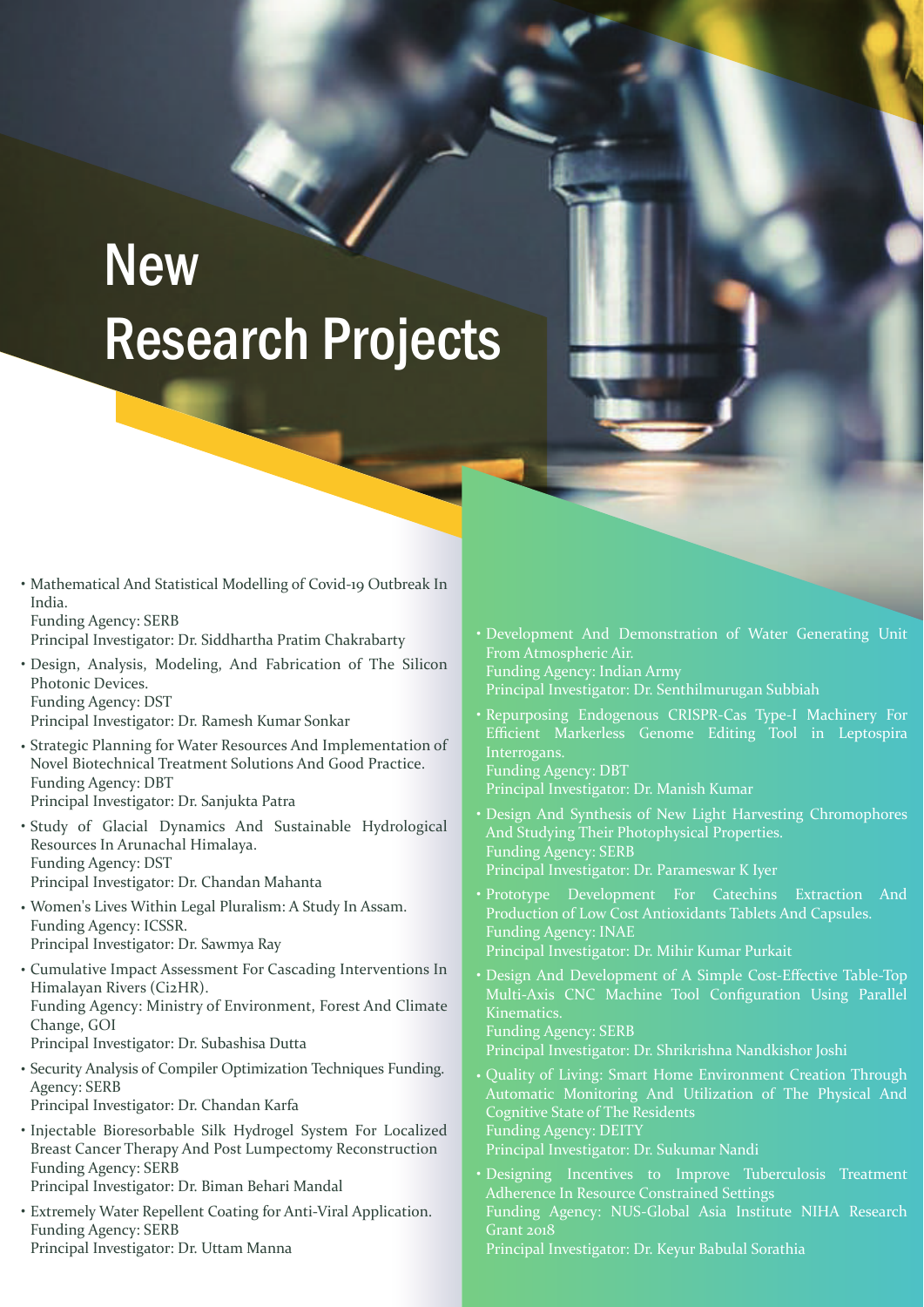- Development of Reusable And Compostable CNC Formulated Nano-coating Based Anti-viral Mask And Overall Suites for COVID-19 Patients And Healthcare Workers Funding Agency: DST Principal Investigator: Dr. Vimal Katiyar
- Towards Scalable Quantum Computer Using Yb Atoms In an Optical Lattice Funding Agency: DST Principal Investigator: Dr. Kanhaiya Pandey
- Electroencephalographic Characterization of Post-Stroke Motor Imagery Induced Mental Fatigue for Adaptive Neurorehabilitation Funding Agency: DST Principal Investigator: Dr. S.M. Hazarika

## Memorandum of Association (MoA)

- MoA Between Department of Biotechnology (DBT), Govt. of India and Indian Institute of Technology Guwahati has been signed on 30.08.2020.
- This Memorandum of Agreement (MoA) is related to the 'Fabrication of Biocompatible Scaffolds for Delivery of Stem Cells in Mycardial Infarct Model : In Search of an Ideal Cardiac Patch'. Initiated by Dr. Biman B. Mandal, Department of Biosciences and Bioengineering, Indian Institute of Technology Guwahati.

### Awards & Fellowships

- Dr. Mihir Kumar Purkait has been selected for the conferment of the "Abdul Kalam Technology Innovation National Fellowship" for a period of three years with effect from October 1, 2020 to September 30, 2023.
- Dr. Uttam Manna has been awarded the Humboldt Research Fellowship for Experienced Researchers.
- Dr. Uttam Manna has been awarded the Fellow of the Royal Society of Chemistry (FRSC) in October 2020. •
- Dr. Uttam Manna has been awarded the Emerging Investigators in Chemical Communication in 2020. •
- Dr. Biman B Mandal has been awarded the prestigious Swarnajayanti Fellowship by the Department of Science and Technology, India for the year 2019-2020 in the "Life Science" subject.

# Patents (Filed/Granted)

- Dr. Prabir Kumar Saha, Department of Chemical Engineering, Patent filed/granted: Apparatus/System For Electrolytic Treatment of Water Indian Patent No. 347762 granted on 25 September 2020.
- Ambrish Singh, Sajan Kapil, Manas Das, A gravity-based, Gas-Free and Omnidirectional Laser PowderClad-• ding Head, Indian Patent, Application Number: 202031035876.
- Biman B Mandal and Bibhas K. Bhunia. Antimicrobial Coatings And Preparation Process Thereof. Indian patent Application 202031014932.
- Puneet Talesara, Aditya Kochar, Senthilmurugan Subbiah, Selvaraju Narayanasamy, Rohan Sharma, •Disinfectant Tunnel, Application No 202011030617, Filling date 17-July 2020.